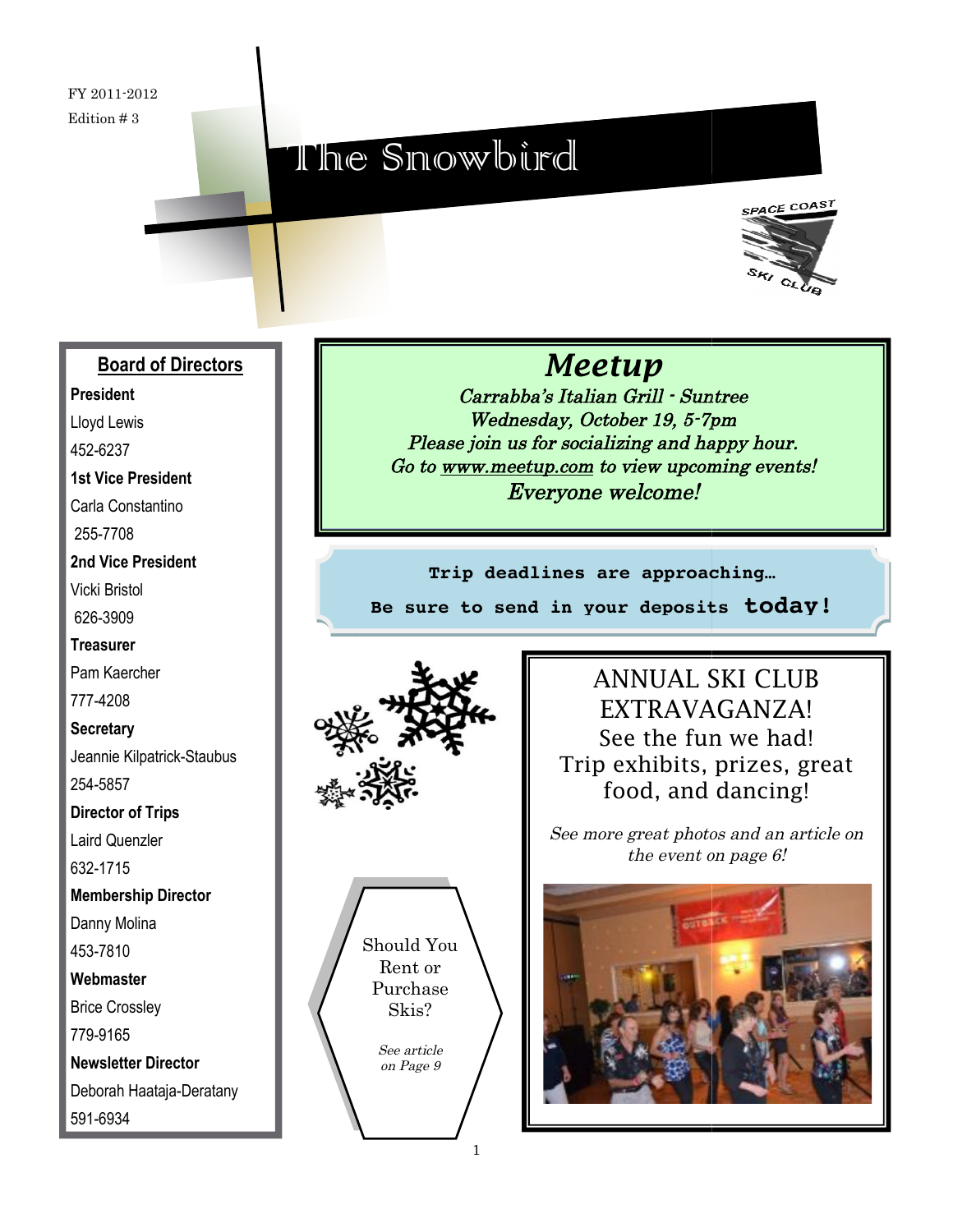### PRESIDENT'S MESSAGE

#### Hello Members!

It was wonderful seeing all of you at the Extravaganza. I want to extend a special thanks to Vicki Bristol, Vice President, for organizing a great time for everyone.

I also want to thank our sponsors - Carrabba's Italian Grill, Outback Steak House, and Peter Glenn Ski and Sports of Altamonte Springs and Orlando. Julia Crossley and her helpers did an outstanding job at registration.

Carla Constantino did a great job on the ski club brochure!

After this long, hot summer, it's time to cool off and think about skiing. Our trip leaders have put together a wide array of travel choices for our 2011 – 2012 season. Deadlines for these trips are growing near. Please contact a trip leader to ensure you have a spot for the next ski season.

Hope to see you on the slopes at Steamboat!

Lloyd Lewis President



#### 2010-2011 A RECORD SKI SEASON

The National Ski Areas Association announced that a new all-time record of 60.4 million skiers and snowboarders was recorded during the 2010-2011 season, although preliminary numbers released in May had projected this would be the second best season on record. But the long-lasting winter allowed many areas to operate late into the spring. At 12 areas, as late as July fourth in California, Colorado, Oregon, Washington and Utah, an estimated 50,000 people took advantage of snow fun over the weekend!!

From The National Ski Club News 8/5/11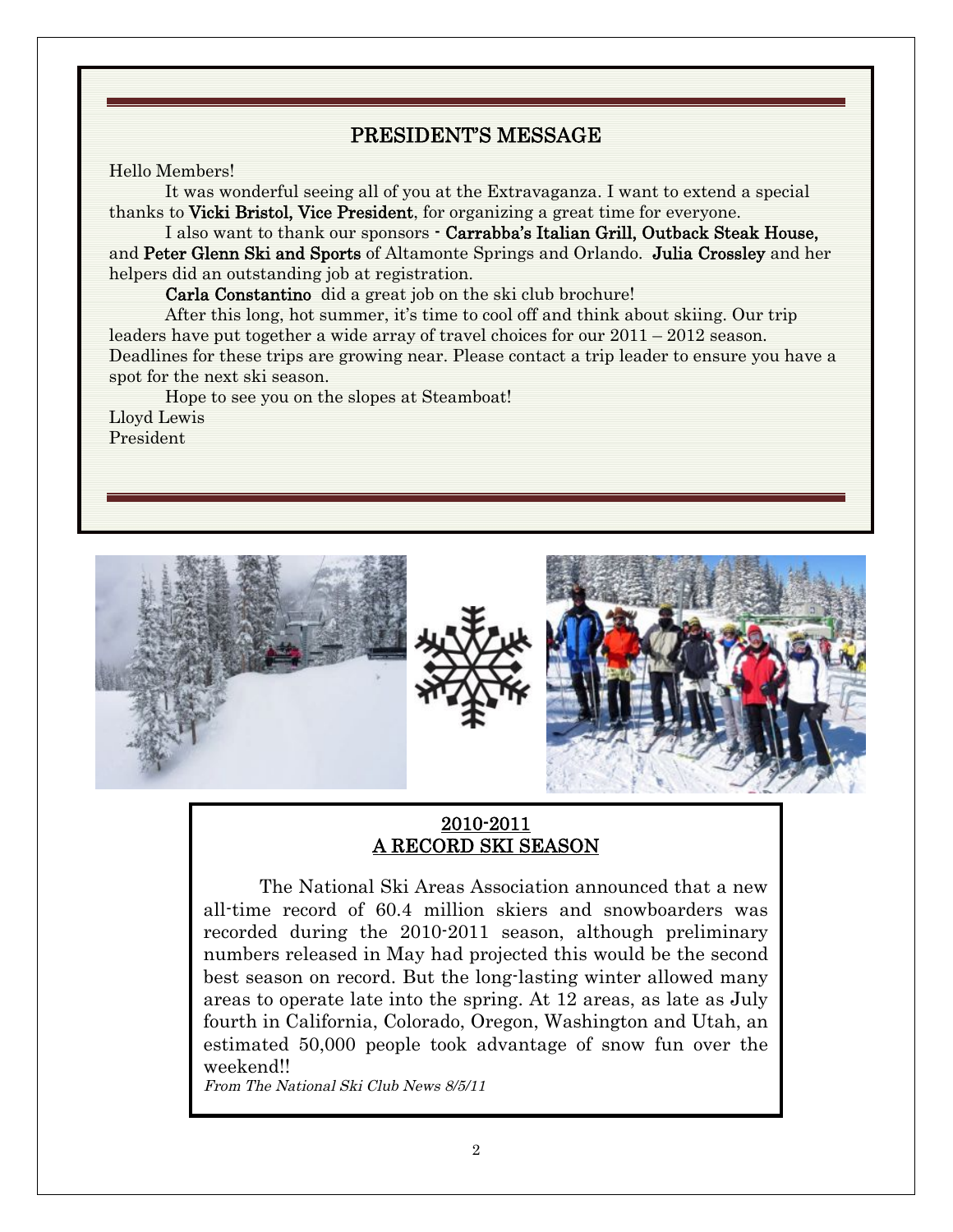

## COPPER, COLORADO

### January 15 – 21, 2012



Need roommates? Looking for one couple and one single male!

Come and ski what the U.S. Forest service declares "the most nearly perfect ski mountain in North America".

Copper Mountain, located in Summit County, is only 1-1/2 hours west of Denver. Copper Village is a small and friendly village, but the mountain is large and boasts 125 trails, 2,600 vertical feet and is naturally laid out with green runs to the west progressing to blue and black runs to the east. This allows you to stay where you feel comfortable until you are ready to progress.

Copper is designed to help skiers of different abilities enjoy their day to the fullest. If you love a challenge, the Back Bowls are available for those hard core skiers. There are FREE daily mountain familiarization tours; and, for a change of pace, Copper offers FREE snow shoe walks.

While we're talking about FREE, Summit County has FREE bus service to Frisco, Silverthorne and Dillon for shopping and dining. Additional FREE bus service is available to Breckenridge, Keystone and A-Basin. Back in Copper, FREE aprés ski entertainment with Moe Dixon and Lefty Lucy round out your day of skiing; and while the drinks are not free, there is always Happy Hour to keep you. . . well. . . happy!

We will be staying in Center Village Condos just a few minutes' walk from the slopes. They have fireplaces, ski storage, hot tubs, and laundry facility. We will make a grocery store stop on the way in from the airport. Also, there is a small grocery store in the village along with plenty of shops and bars. Restaurants in Copper range from pizza to fine dining. Pick a new one every night or stay in and create your own cuisine.

So if you want to start the new year out with a fun and easy ski trip, come with us to Copper Mountain. It will be loads of fun and easy to enjoy. Visit www.coppercolorado.com for more info.

#### Mail checks (payable to Space Coast Ski Club) and applications to:

Laird Quenzler 104 Riverside Dr. #401 Cocoa, FL 32922 321-632-1715 [laird@spacecoastskiclub.com](mailto:laird@spacecoastskiclub.com)



#### Price:

• \$1260 per person; 4 persons in a 2-bedroom condo.

(Silver accommodations)

• \$1285 per person; 4 persons in a 2-bedroom condo.

(Gold accommodations)

#### Price Includes:

- Round trip air fare Orlando to Denver
- Transfers to/from Denver-Copper
- Baggage fees at Copper
- Group rental ski discount
- 6 nights' accommodations

#### in Copper's 'Center Village'

- Welcome wine & cheese party
- Pre/post trip party
- Aprés ski activities

#### Lift Tickets:

• 4 day lift tickets with 'super pass' (no lift lines) INCLUDED

• Extra day lift ticket \$59

#### Payment schedule:

• \$400 due by the Extravaganza (September 17th) • Balance due by October 15th

#### Ground package:

• Deduct \$400 from the above trip price

#### Cancellation:

• A minimum of \$75 penalty after the Extravaganza. Please see Club's cancellation policy for more details.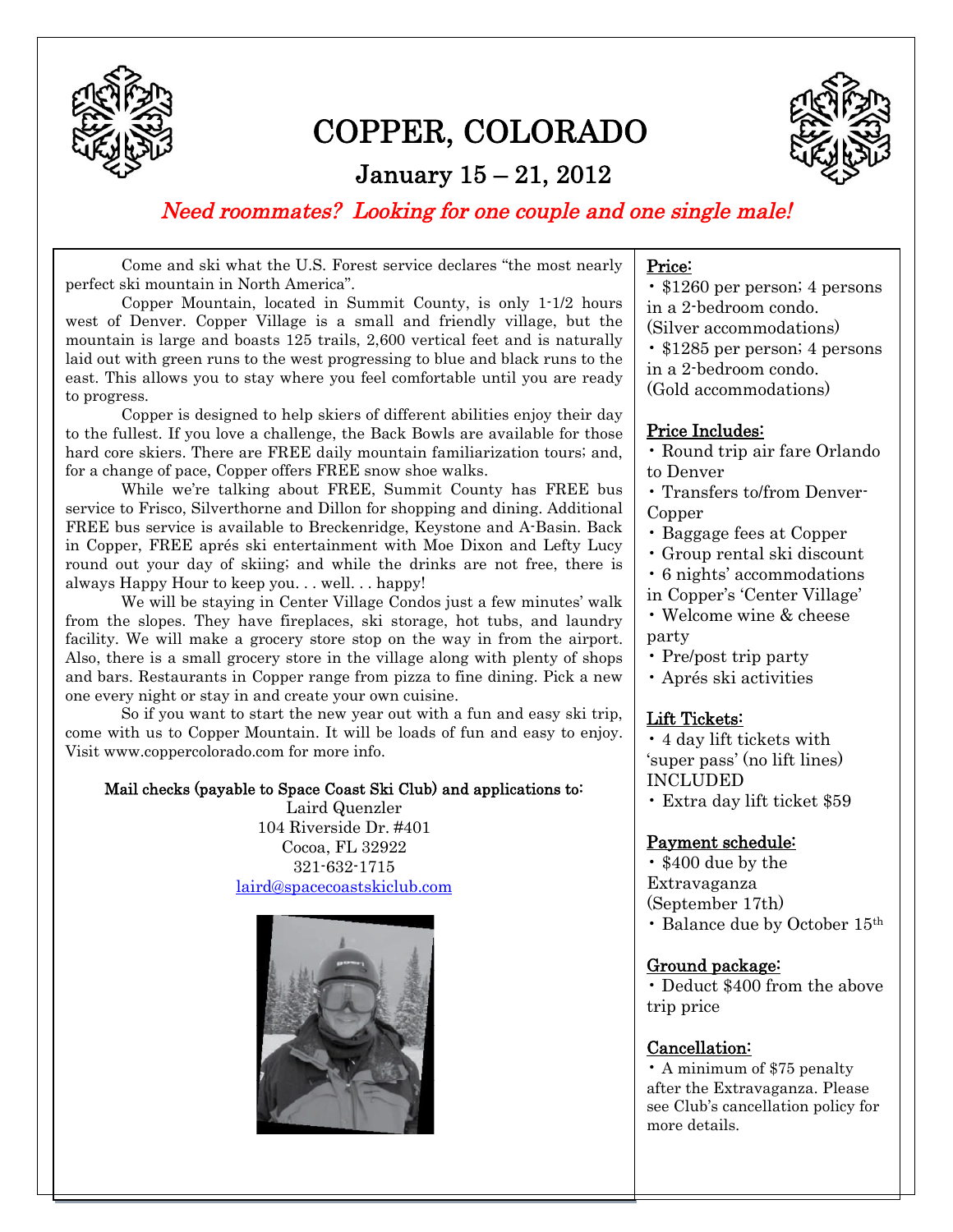

## FLORIDA SKI COUNCIL TRIP January 22 – 28, 2012 DEADLINE IS OCTOBER 10 – SIGN UP TODAY!



We've done all the work; now you can have all the fun!

Grab your skis and cowboy boots and come with us to Ski Town USA! Join Floridians from all around the state for a week of fun on Steamboat's fabulous champagne powder.

One of Colorado's authentic Old West towns, **Steamboat** is over 100 years old but modern in every amenity. Located in northwestern Colorado, cowboy country meets ski country in Steamboat, where Wrangler jeans and big hats are as common as ski jackets and snowboard boots. Steamboat trademarked the name Ski Town, U.S.A.® as a testament to its skiing roots and the generations of Olympic athletes who grew up there. With close to 3,000 skiable acres, a Steamboat ski vacation offers every level of terrain and it's all easy to reach by a vast lift system including the eightpassenger gondola and six high-speed chairlifts. Steamboat continues to make significant improvements to the mountain, more than \$27 million over the past three years. Does Steamboat's famous Champagne Powder<sup>TM</sup> snow put a smile on your face? If so, you should have a permanent grin plastered there after last year's record breaking powder season. As we all know, history has a way of repeating itself in Steamboat-Ski Town, U.S.A.®. Ski Steamboat and discover small-town hospitality and friendly service both on and off the mountain. This is a modern ranch town that never lost its heritage. A free bus system allows easy access to the quaint shops, excellent restaurants, and Old West lifestyle. There are affordable restaurants for every taste, from Norwegian to barbecue smokehouses and post-dinner nightspots to round out the evening.

#### One low price per person includes:

- x Roundtrip airfare from Orlando to Steamboat (Hayden Airport) on Frontier Airlines
- 2 **FREE** Checked Bags on Frontier
- Ground transportation to/from The Steamboat Grand & luggage handling at the resort
- 6-nights' deluxe ski-in ski-out lodging at The Steamboat Grand
- Nastar race between the clubs for the coveted Pauline's Cup (Florida Cup)
- Pre-trip party
- Scenic on-mountain lunch on Crazy Hat and Boxer Shorts Day
- Theme party with dinner, DJ, dancing, costume prizes, and race prizes
- o Equipment rentals and lessons are available at incredibly **discounted rates** Price: per person/double occupancy per bedroom:
	- x \$1395 per person (2 bedroom/3 bath condo) 4 people
	- x \$1500 per person (1 bedroom/1 bath condo) 2 people
	- $\bullet$  \$1415 per person (hotel room  $\cdot$  King) 2 people
	- $$1360$  per person (hotel room  $-2$  Queens) 2 people
	- x Travel Credit \$460 Less

Adult Group Rate Lift Tickets: 3 days \$150; 4 days \$200; 5 days \$230 Payment Schedule: (per person)

- x \$300.00 with trip application
- Final balance due by October 10, 2011
- Trip Specific Cancellation Policies: Club Standard

#### Mail checks (payable to Space Coast Ski Club) and applications to:

Pam Kaercher 144 Island View Drive Indian Harbour Beach, FL 32937 Email –  $plk@cf.l.rr.com$  Phone – 321-298-7086 (Cell)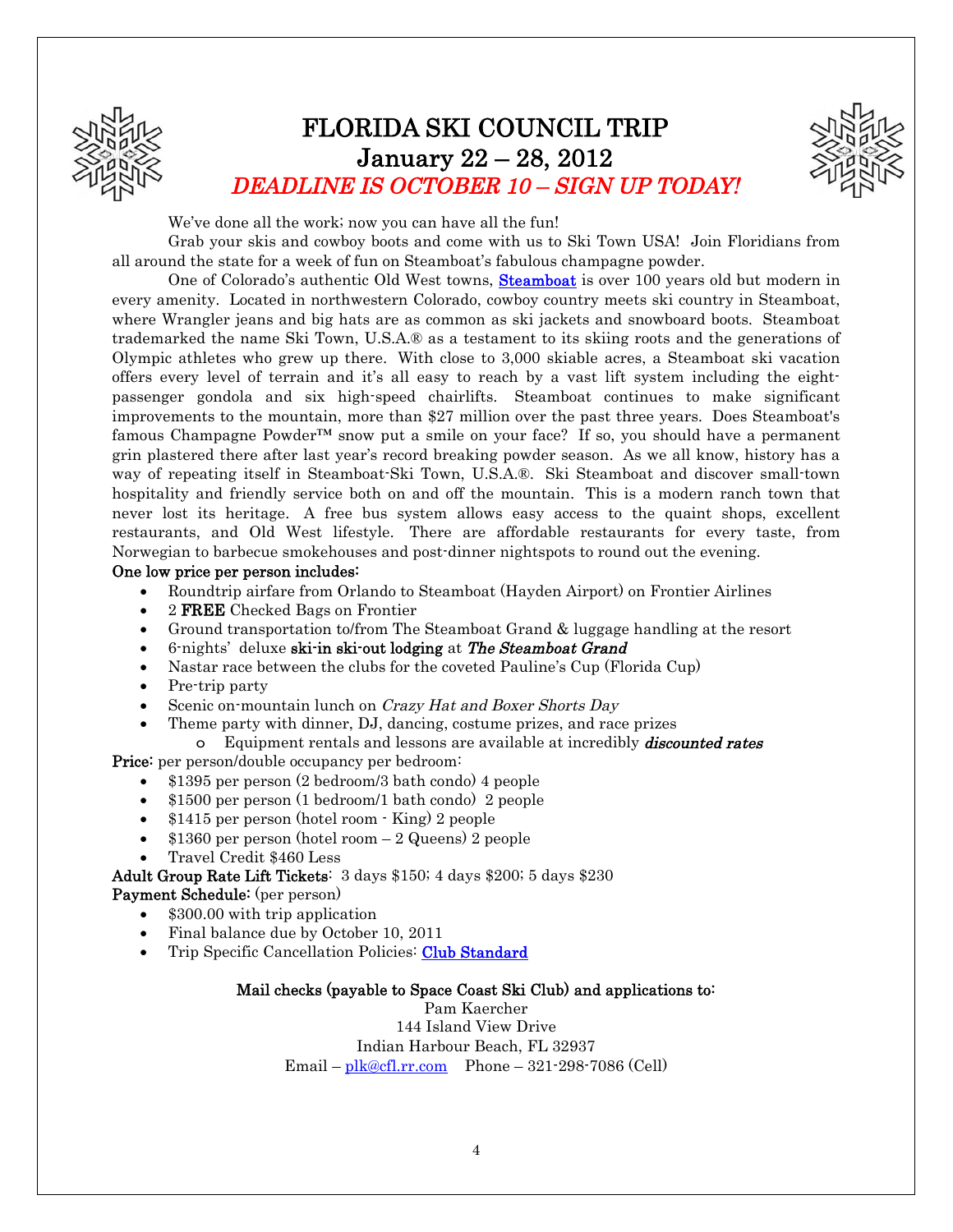

## NORTHSTAR-AT-TAHOE, CALIFORNIA February 4 - 11, 2012



#### *One male needs roommate*

Join us as we take our club's first trip to Northstar-at-Tahoe Resort near Lake Tahoe, California. One of the finest year-round mountain resorts in North America, the Northstar Resort is host to a base area village featuring more than 35 unique shops and restaurants, 9,000-square-foot skating rink, on-site lodging, special events and more. Our luxury condo accommodations are in the Iron Horse Lodge on the village plaza just steps to the Gondola and all the base area village has to offer. Considered the ultimate Lake Tahoe ski resort, recent Northstar additions include a midmountain Ritz-Carlton with its Spa and French-inspired California cuisine at the Manzanita restaurant.

A winter sport enthusiast's paradise, Northstar Resort offers 93 ski trails with 19 lifts spread across 3,000 acres, award-winning terrain parks and snow sports, including alpine and Telemark skiing, snowboarding, cross-country skiing, snowshoeing and tubing. As a recent addition to the Vail Resorts group, their \$30 million Northstar summer improvement project will add new gladed terrain and ski trails, a high-speed lift and a 500-seat restaurant on mountain, new retail shops and a signature restaurant in the village for the 2011-2012 ski season. Additionally, our club's lift passes will be valid at both local Vail Resorts, Northstar-at-Tahoe and Heavenly, with an option to also ski at Alpine Meadows.

Price: per person/double occupancy per bedroom

- x \$1560 per person (3 bedroom/3 bath condo)
- $\bullet$  \$1700 per person (2 bedroom/2 bath condo)
- x \$2115 per person (1 bedroom/1 bath condo)
- x Non-skier: \$250 less
- x Travel credit: \$450 less

#### Price Includes:

- x Round Trip Flights: Orlando / Reno
- Ground transportation to and from accommodations
- Grocery stop on the way to the resort
- x 7 night accommodations at Iron Horse Lodge
- x Baggage handling at resort
- x 5 day lift pass included
- Pre-trip party
- Group welcome wine and cheese reception
- Group mid-week dinner
- Group social at end of week

#### Payment Schedule: (per person)

- \$300.00 with trip application
- x \$600.00 due by October 21, 2011
- Final balance due by November 21, 2011

#### Mail checks (payable to Space Coast Ski Club) and applications to:

Brice Crossley PO Box 361935 Melbourne, FL 32936-1935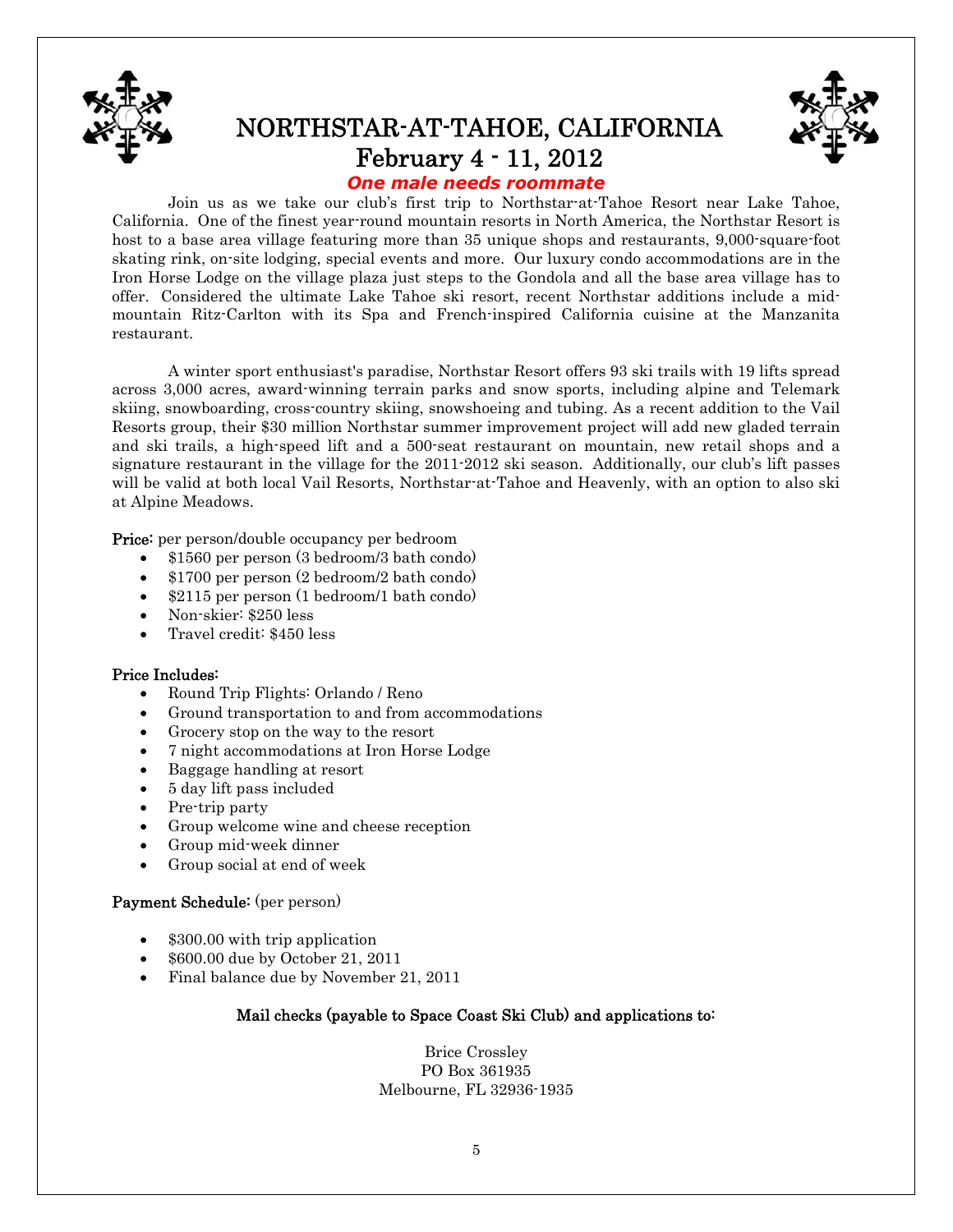

## **Space Coast Ski Club Extravaganza**

If you missed this fun event, there is still time to sign up for trips! See individual trip pages for details!

Now THIS was an event! On September 17, your Space Coast Ski Club held the annual Extravaganza at the oceanfront Crowne Plaza in Indialantic. We had a huge turnout of members and guests who were entertained by DJ MASTERKEY all night long. Shaking it up was the mood for the evening! We danced and mingled with friends, signed up for trips and saw Peter Glenn Ski and Sports' latest and greatest equipment and apparel. Wonderful prize giveaways were won



throughout the evening, including gift bags and apparel from Peter Glenn in Altamonte Springs, gift certificates from Outback



Steak House and Carrabba's Italian Grill, and several trip vouchers. A cash bar and hors d'oeuvres followed by a dinner buffet of shrimp and beef skewers, pasta salad, sandwich meats, hummus and a variety of crudites kept the energy levels high. Thanks to Club Director Danny Molina for his great photography!







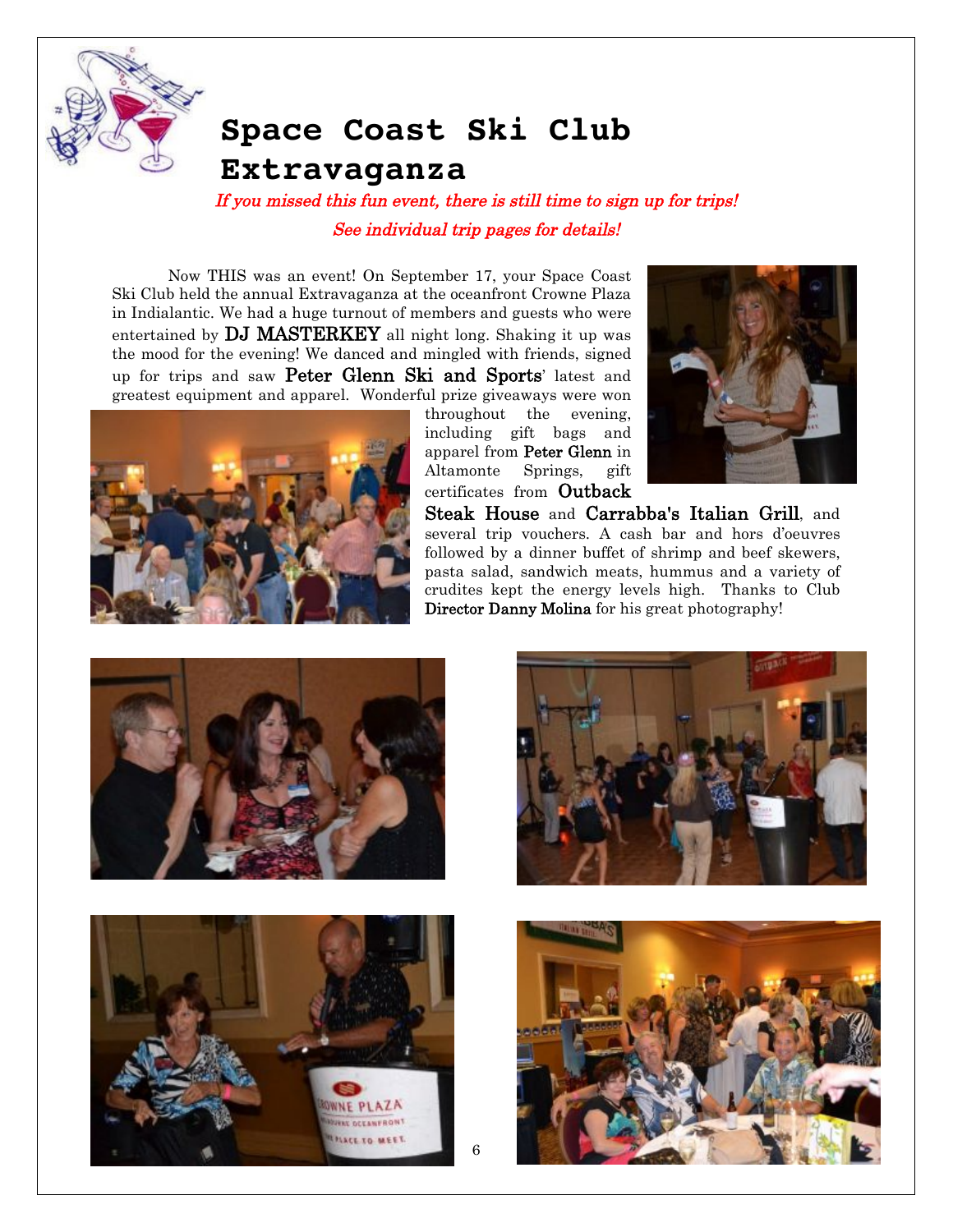

## BANFF, CANADA February 25 – March 3, 2012



Embark on a journey of discovery. Rejuvenate in the world class spa. Come and spoil yourself in the heart of the unspoiled wilderness & endless mountain terrain in Banff National Park.

Stay in the Fairmont Banff Springs storybook castle in the majestic Canadian Rockies just 90 minutes from Calgary's International airport. Ski three world class resorts: Banff, Lake Louise & Sunshine Village, all less than an hour apart & all on one lift ticket. Experience an alpine playground of wide open reliable champagne powder-filled bowls, perfectly groomed cruisers, steep & deep chutes & challenging terrain parks. Scenery is second to none in the world.

When you ski the Big Three, you'll have higher mountains, drier powder & more runs. With green, blue, and black runs available off almost every lift, those with different abilities can still spend their days together. The Big Three boast more than 8,000 acres of varied terrain, 270 runs, 26 lifts, and 360" of snow per year! The longest run is five miles long!

The town of Banff is five minutes' walk from the hotel and has more than 130 bars & restaurants, offering everything from 5-star dining to family meals on-the-go. Enjoy après ski activities & nightlife from dawn to dusk. Shopping offers an array of galleries & boutiques. Imagine what happens when you experience something truly extraordinary. The trip of a lifetime awaits!

Visit these websites for great resort information: [http://mountain](http://mountain-resorts.fairmont.com/streamvideo.aspx?filename=L2hihkBqYDs&yt=1)[resorts.fairmont.com/streamvideo.aspx?filename=L2hihkBqYDs&yt=1](http://mountain-resorts.fairmont.com/streamvideo.aspx?filename=L2hihkBqYDs&yt=1)

[http://mountain-resorts.fairmont.com/streamvideo.aspx?filename=b](http://mountain-resorts.fairmont.com/streamvideo.aspx?filename=b-z3RGuHhvI&yt=1)[z3RGuHhvI&yt=1](http://mountain-resorts.fairmont.com/streamvideo.aspx?filename=b-z3RGuHhvI&yt=1)

If you have out-of-state friends who would be interested in meeting us at the Calgary airport, a trip price reduction will be given to those who find their own airfare. Send your \$300 deposit now to hold your reservation!

#### IMPORTANT NOTE:

Be sure to check your passport to be sure that it is valid through the return date of March 3, 2012. Now is the time to check to avoid any delays you may encounter if you need to renew. Also, check your cell phone and internet rate plans for international travel settings. You could get gouged heavily if you forget to set this up before you leave the country.

Mail checks (payable to Space Coast Ski Club) and your application to:

Vicki Bristol 4955 Dixie Hwy. N.E. #205 Palm Bay, FL 32905

#### Trip Leader - Vicki Bristol

vicki\_bristol@msn.com 321-626-3909

#### Asst. Trip Leader - Danny Molina

runtnvern@cfl.rr.com 321-536-7149

7 can be resold, minus any airline & lodging penalties, minus \$100.Cancellation policy: Prior to November 15, 2011, refund will be given minus \$100. After November 15, 2011, refund will be given only if space

#### Price \$1679 includes:

- R/T airfare Orlando to Calgary
- Ground Transportation to/from Fairmont Hotel
- x Baggage handling & tips
- Pre-trip party
- x Sunday Mountain Tour
- Monday welcome party w/ dinner, cash bar, live music
- Tuesday FSC race. mountain lunch & club pictures
- Thursday FSC Banquet, dinner, cash bar, live music. Theme: The Great Gatsby
- x Friday apres ski at Wild Bill's Saloon downtown Banff
- Special FSC rates for ski lessons & equipment rentals

#### Payment Schedule:

- \$300 w/ trip application
- x \$1379 Balance due 11/15/11

#### Lift Tickets:

- x 3 of 4 day \$202
- x 4 of 5 day \$269
- x 5 of 7 day \$336
- x 6 of 7 day \$403
- ask about senior rates [www.skibanff.com](http://www.skibanff.com/)

#### [www.skilouise.com](http://www.skilouise.com/)

[www.skibig3.com](http://www.skibig3.com/)

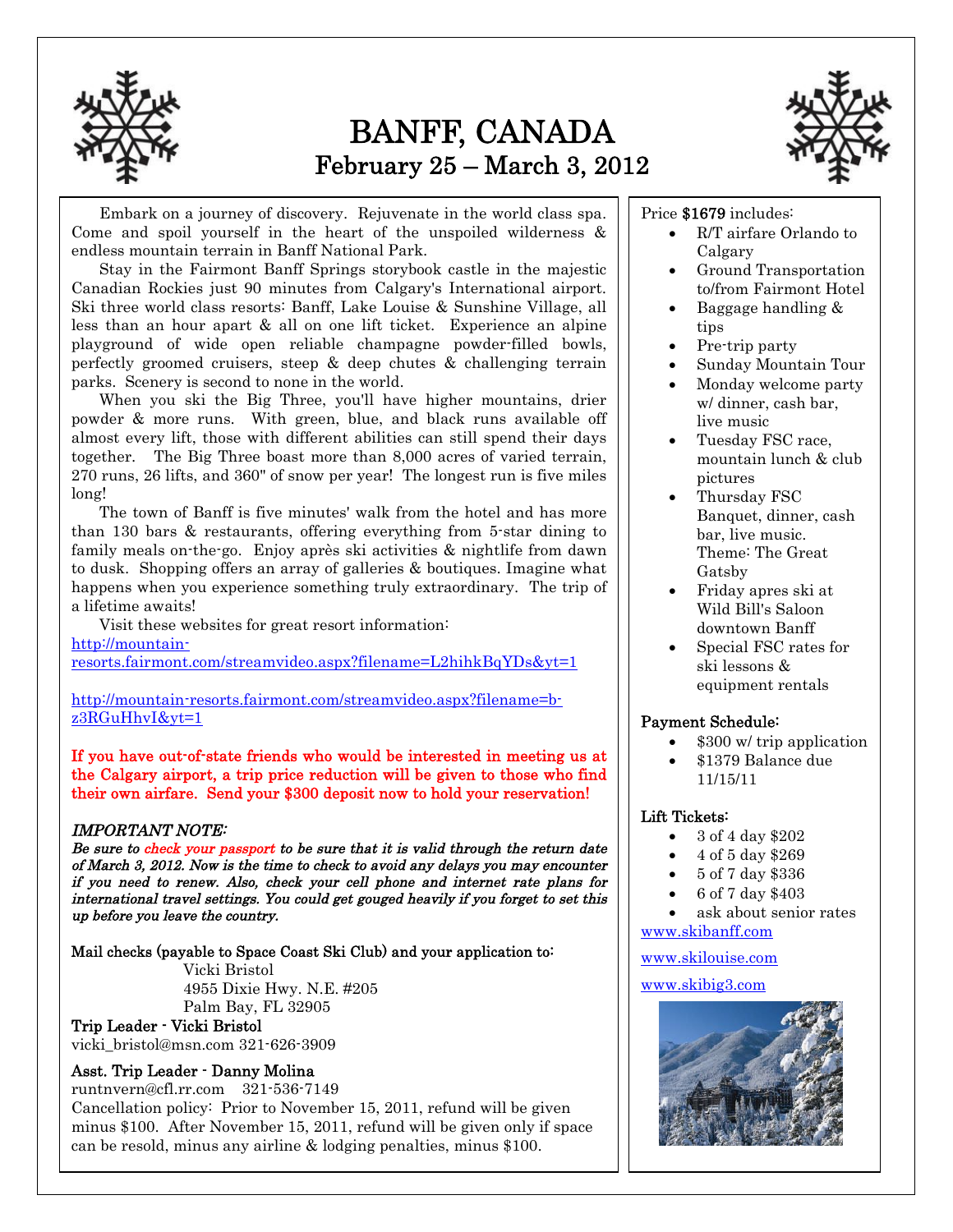

## SPRING BREAK FOR GROWN KIDS! CANYONS RESORT, UTAH - MARCH 3-10, 2012



*Canyons Trip Leader, Carla, will be out of the country from October 6-18. Please send your trip application and deposit, and she will confirm receipt when she returns. If you need more info, your emails will be answered Oct 20. Thank you! We are still looking for a single female to share a room on this trip.*

2012 marks the first year SCSC will go to Canyons Resort. 4,000 acres of skiable terrain makes Canyons the largest ski and snowboard resort in Utah and one of the three largest in the U.S. Yes, Canyons is huge. With 19 lifts, 182 trails, 9 Mountain Peaks, and 6 natural half pipes, snow fanatics will have no chance for boredom! Canyons is 30 minutes from the airport. Average snowfall in March is 69 inches. New in 2010, Canyons unveiled the only ski lift in North America with heated seats. Opening Iron Mountain



added 12 runs with over 300 acres accessible by a new high-speed quad. Canyons Resort was originally Park City West in 1968. It evolved into Park West in the 1970s and became Wolf Mountain in 1995. Change came once more in 1997 when the name became Canyons, adding more lifts and lodging to the mountain's story. In 2002, the Winter Olympic Games came to town making Canyons center stage.

Completed in 2007, SILVERADO LODGE sits across from the Resort Village and provides contemporary mountain lodging. Amenities include 24-hour front desk, heated outdoor pool & hot tub, fitness facility, ski storage, daily maid service, in-room washers/dryers, and free wireless Internet access in all guest rooms and public areas. Canyons Resort shuttle service will take you to Park City or grocery store free of charge.

#### Price Per Person/Double Occupancy Per Bedroom

1 Bedroom/1 Bath - \$1435 each 2 Bedroom/2 Bath - \$1225 each 3 Bedroom/3 Bath - \$1180 each Call and ask me how you can make this trip more affordable!

#### Price Includes:

Round trip flights on Delta Airlines – Orlando/Salt Lake City Ground Transportation to and from resort 7 nights' accommodations at Silverado Lodge Welcome Party the evening of arrival, private mountain tour the first club ski day Group Dinner at Canyons, Group Happy Hour, Pre-Trip Party English Speaking Guide for the week

Lift Tickets: Adult 3 Day - \$155; 4 Day - \$200; 5 Day - \$230; Senior/Child rates available Group Lift tickets will be available for Park City and Deer Valley

Payment Schedule: \$350 with trip application and \$650 by October 15, 2011 Final balance due December 25, 2011 (Merry Christmas to yourself!) Mail checks (payable to Space Coast Ski Club) and applications to: Carla Constantino, 4173 Deerwood Trail, Melbourne, FL 32934 Questions? Call (321) 255-7708 or email: calico@me.com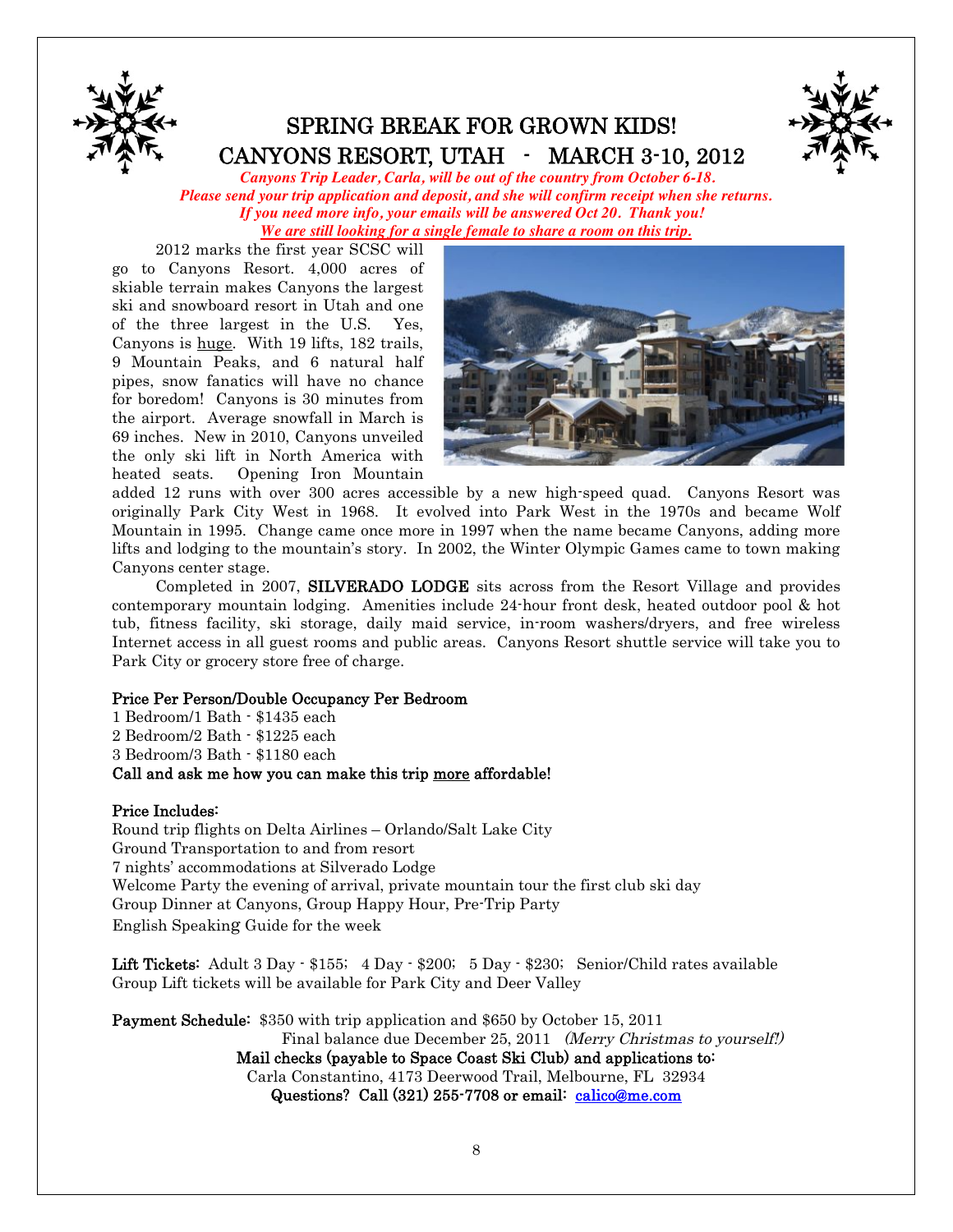### Should We Rent or Purchase Skis in the Future?

From The National Ski Club Newsletter, May-June 2011 By Bob Wilbanks



If you pay \$1,000 for skis that you use five days per trip on two trips a year for four years before they become outdated, that amortizes out to \$25 per day. Add the cost of checking the bags with the airline on each of the four trips at \$50 to \$200 per trip and an annual tune-up, and your skis can amortize out at anywhere from \$35 to \$50 per day – or about the same cost as renting top-of-the-line demos.

While most expert and aggressive skiers will still insist on using their own skis, the recreational

intermediate skier or beginner who just wants a good pair of up-to-date skis to fly down the slopes for a week, renting is becoming more and more logical every year. The cost of

purchasing skis continues to rise and manufacturers keep announcing new features and styles that you want to try out every year.

Airlines keep raising their checked luggage fees, and those fees are expected to continue rising – and renting skis avoids schlepping more luggage than you can handle on top of cars, through airports, and on shuttle buses.

Ski rental companies are also becoming more and more sophisticated and consumer friendly in their rental procedures – with internet pre-rentals and multi-station rental facilities. Rental ski equipment is much better than it used to be – with the most up-to-date styles available – and some equipment rental companies even deliver to your resort hotel or condo.

One European ski rental company has begun selling custom-fit liners for their rental boots at several European ski resorts this season. Skiers purchase only the custom liner which they use over and over again in the coordinated rental boots. While this eliminates the most often-heard objection to ski equipment rental of painful ski boots, it's not available in North America at this time. So, until this or a similar concept is available at North American ski resorts, most skiers who rent skis will probably want to continue bringing their own ski boots – which they pack into their checked luggage to keep the cost of airline surcharges to a minimum.

#### *SHIP SKIS TO RESORTS TO SAVE MONEY*

You may want to consider paying \$25-\$40 one way to ship your skis to and from resorts via FedEx ground. This can be a break-even or money-saving arrangement, depending upon which airline you fly and how many bags you travel with.

Be sure to talk with your trip leader and plan ahead by asking the hotel or condo if they will accept and hold skis for a day or two before you arrive.

Skis must be shipped about five days in advance to get FedEx ground rates.

*Adapted from The National Ski Club Newsletter, May-June 2011, by Bob Wilbanks*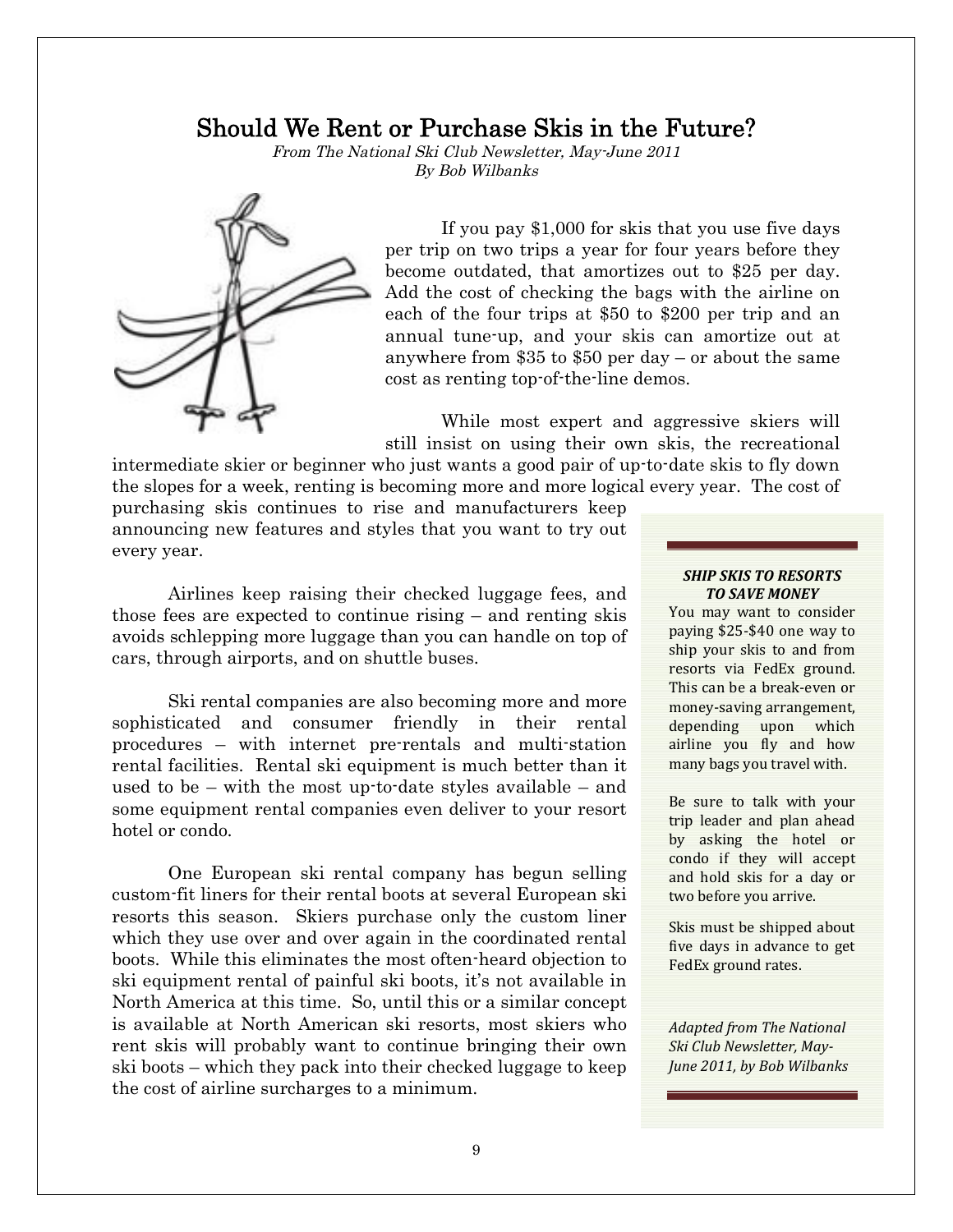

Ireland is one of Europe's gems, a scenic extravaganza of lake, mountain, sea, and sky that's still gorgeous enough to make your jaw drop. There is also a wealth of history to discover - from the countless medieval castles and early Christian monasteries to the powerful political murals of Belfast and Kerry. You can also enjoy one of the biggest concentrations of prehistoric monuments in Europe.

The days are filled with exciting places to visit such as the Guinness Storehouse, where you learn the history and traditional methods used in crafting Ireland's most famous export, Guinness. You will visit the Kennedy homestead (where five generations of Kennedys lived), the Spirit of Ireland Exhibition, the Waterford crystal factory, the Ring of Kerry, the cliffs of Moher, and the Blarney Castle where you can kiss the blarney stone.

Golfers will experience the courses at Wicklow, Killarney, and Ennis if they choose. Green fees are extra.

There will be 2 nights in Dublin, 1 night in Dungarvan, 2 in Kerry, and 2 in Ennis. All breakfasts and dinners are included, with one Medieval Banquet featuring a 4-course meal of Irish dishes. You can also enjoy entertainment from the courts of lords and ladies of the castle.

So sit back and be escorted around Ireland in a comfortable coach, and truly enjoy the country with your Space Coast Ski Club friends. Don't worry about where you are going or where to have breakfast or dinner as it's all planned for you.

This trip is still under construction, but the price per person will be approximately \$2500, including air from Orlando, air fuel taxes, airport transfers, 8 nights' lodging, motor coach for touring with an English speaking guide, 7 breakfasts, 7 dinners, and a pre and/or post party.

> Call or email Clair Quenzler if you are interested. clairqski@aol.com 321-431-7638